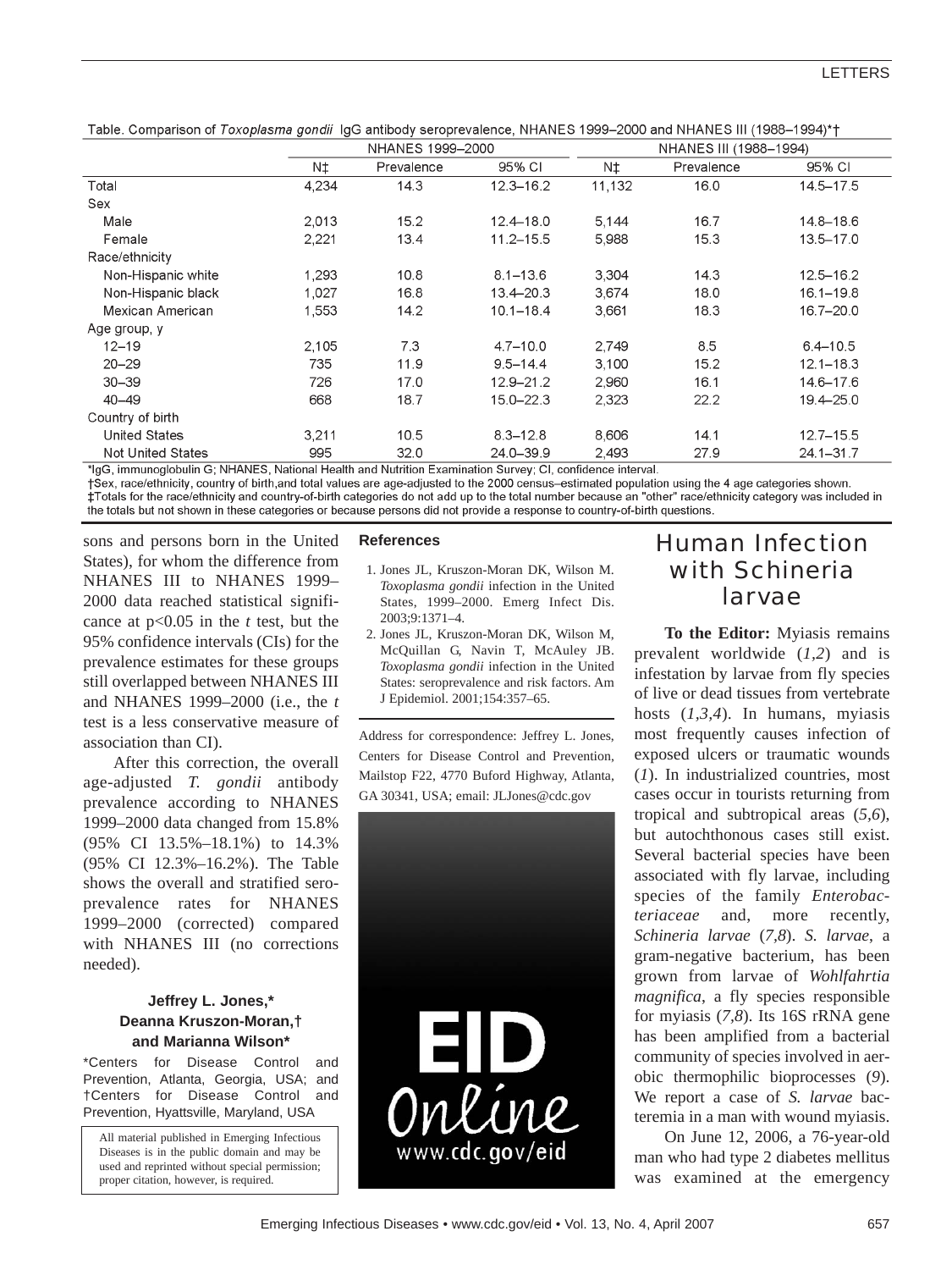### LETTERS

department of Drôme North Hospitals, Romans, France, for inflammation of chronic cutaneous ulcers of both legs and intermittent fever. The patient lived alone in a rural, crowded area and had received no medical care. He reported owning sheep and denied any recent travel outside France. At the time of admission, his body temperature was 37.8°C, he was malodorous, and he had swelling and painful wounds on both legs. Maggots were found in the leg wounds, scrotum ulcers, and at the anal margin. A radiographic examination of both legs did not show any osteolytic lesion. Laboratory data were as follows: C-reactive protein 71 mg/L (reference value, <5 mg/L), leukocyte count  $18.2 \times 10^9$ /L (81%) granulocytes), platelet and erythrocyte counts within normal limits, glucose 200 mg/dL, hemoglobin A1c level 13.8%. Serum protein electrophoresis showed hypoalbuminemia (20 g/L) and hypergammaglobulinemia (16.9 g/L) but no monoclonal gammopathy. Two blood samples and exudate from the leg wounds were collected for microbial cultures.

The patient was given a combination of amoxicillin-clavulanate and ofloxacin, and his cutaneous wounds were cleaned. After 24 h of incubation, leg wound cultures grew methicillin-susceptible *Staphylococcus aureus*, and the 2 blood cultures yielded the same *S. aureus* strain and an oxidative gram-negative bacterium (Romans strain). The Romans strain was found to be highly susceptible to β-lactams, aminoglycosides, chloramphenicol, cotrimoxazole, fluoroquinolones, and colistin. The antimicrobial drug therapy was changed to oxacillin and ofloxacin. The patient's condition improved rapidly, and his leg wounds healed progressively during hospitalization. He was discharged 27 days after initiation of antimicrobial therapy, which he continued for 7 more days. The patient

was reexamined 1 month later and was considered cured.

The Romans strain was sent to the bacteriology laboratory at Grenoble University Hospital for identification. Using the API 20NE and Vitek II ID-GNB systems (bioMérieux, Marcy L'Etoile, France), we obtained, respectively, a "good" identification of *Psychrobacter phenylpyruvicus* and a "very good" identification of *Oligella ureolytica*. The nearly complete 16S rRNA gene of the Romans strain was amplified and sequenced; primers were Fd1 and rp2 (*10*) (GenBank accession no. EF120377). A BLAST search that used the network service of the National Center for Biotechnology Information (www. ncbi.nlm.nih.gov) showed 99.6% identity between the determined gene sequence of 16S rRNA and that of *S. larvae* type strain L1/68T (accession no. AJ252143). The 16S rRNA gene sequences from several species belonging to the Gamma Proteobacteria order were aligned by using the ClustalW package (www.ncbi. nlm.nih.gov/). A consensus phylogenetic tree was constructed from Jukes-Cantor evolutionary distances based on the neighbor-joining method using *Bacillus subtilis* as the root. The Romans strain clustered with previously characterized *S. larvae* strains (Figure).

Our report demonstrates that *S. larvae* can induce bacteremia in humans. Because *S. larvae* has been associated with only fly larvae, we can speculate that bacteremia originated from maggots infesting the patient's wounds. We cannot affirm that *W. magnifica* was the fly species involved because maggots were not saved for identification. Phenotypic identification of *S. larvae* is tedious (*7*). Because it is an asaccharolytic species, erroneous identification may occur. We can speculate that difficulties in phenotypic identification of this species may explain why it has not been previously reported as a potential human or animal pathogen.

In conclusion, myiasis remains an unresolved problem in animals and humans worldwide. Physicians and microbiologists should be aware of the possibility of *S. larvae* bacteremia and should specifically search for *S. larvae* infection in myiasis patients. Also, animal myiasis is still responsible for severe economic losses to the livestock industry worldwide. The occurrence of *S. larvae* bacteremia in animals with myiasis may explain the evolution from disease to death, especially in chronically infected animals.

## **Max Maurin,\* Jeanne Noelle Delbano,\* Léandre Mackaya,† Henri Colomb,† Christophe Guier,† Aziza Mandjee,† Christine Recule,\* and Jacques Croize\***



Figure. Phylogenetic position of the Romans strain within the Gamma Proteobacteria, determined by using Jukes-Cantor evolutionary distance calculation and neighbor-joining tree method. Bootstrap values (based on 500 steps) are indicated. GenBank accession no. of 16S rRNA gene of each bacterial species is indicated in parentheses.